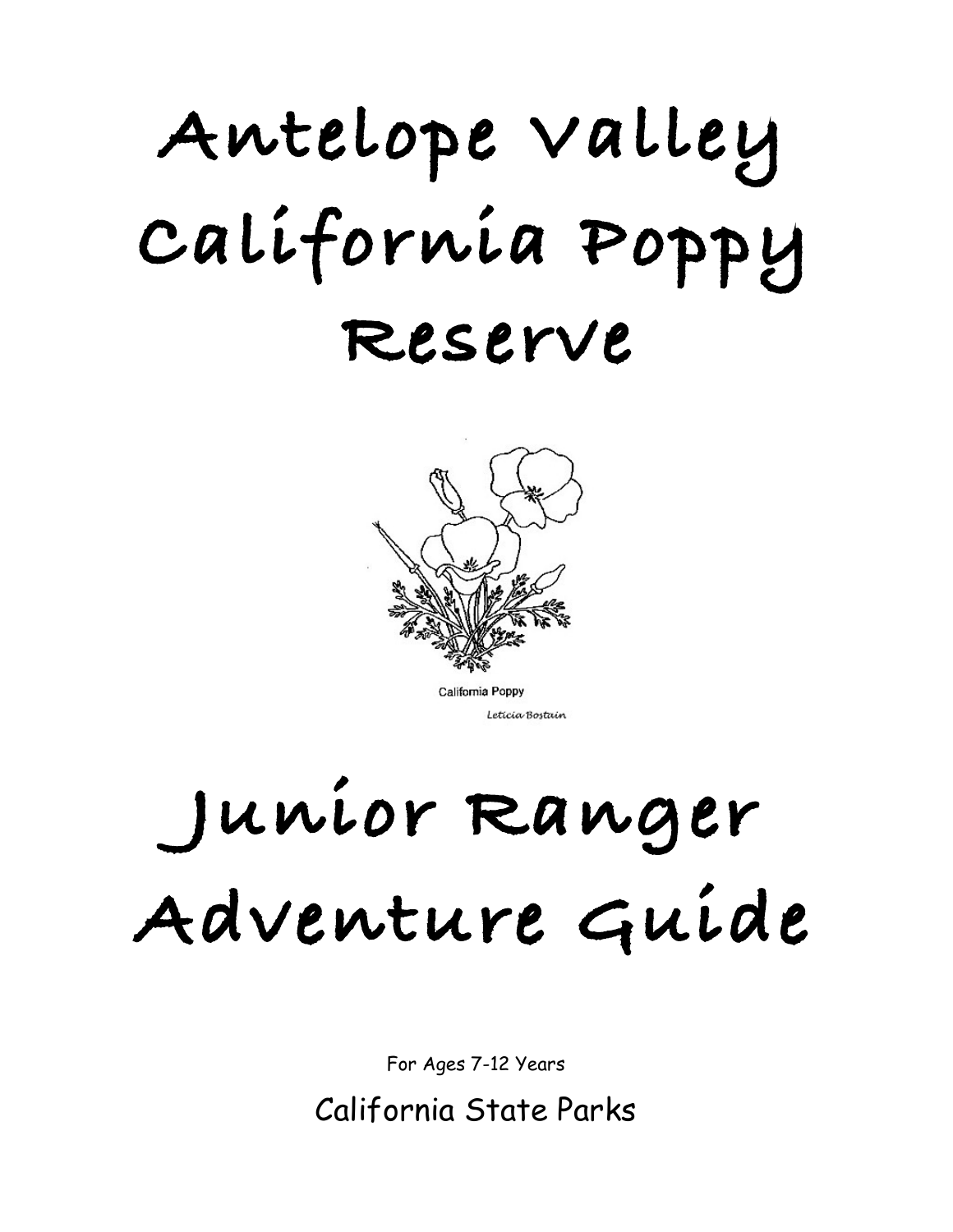## Become a Junior Ranger At the Antelope Valley California Poppy Reserve

Name \_\_\_\_\_\_\_\_\_\_\_\_\_\_\_\_\_\_\_\_ Age \_\_\_\_\_\_\_\_ Date \_\_\_\_\_\_\_\_\_\_

- Welcome! You are about to take part in a fun learning adventure as you explore the California Poppy Reserve here in the Antelope Valley. When you have completed this self-guided workbook, take it to the Visitors Center for your Junior Ranger award. You will also be given credit for one activity in your Junior Ranger Logbook. And once you have become a Junior Ranger, you can join hundreds of rangers who protect and care for our California State Parks.
- It will probably take a couple of hours to explore the park and earn your Junior Ranger award. You will find answers for your Adventure Guide in the Poppy Reserve brochure, in the Visitor Center, by hiking one or more of the trails, and by talking to docents in the orange vests (on the trail or in the Visitor Center) and park employees usually at the entry kiosk, etc.

Before we begin . . .

There are several rules to keep in mind as you explore the Reserve.

- 1. Stay on the trails!
	- We don't want the wildflowers trampled.
	- And there are many venomous \_\_\_\_\_\_\_\_\_\_\_\_\_\_\_\_\_\_\_\_\_\_\_\_\_\_ in the area. In other words, they can make you sick. (They have toxins that affect both nerves and blood cells.)
- 2. Don't pick the flowers. Everything in the park stays in the park, except what you buy at the Gift Shop.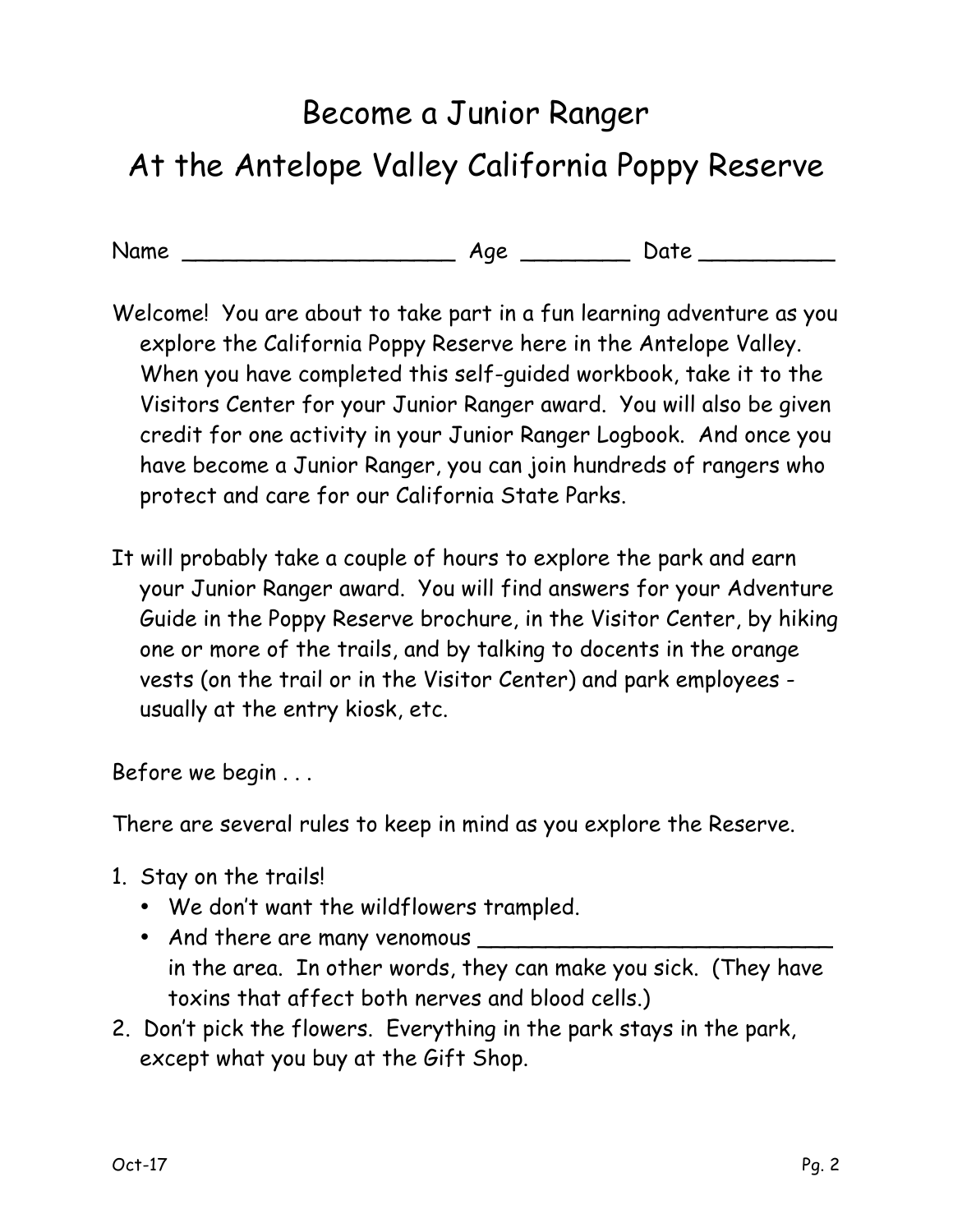# The Park

1. California parks are made to preserve things in nature or history. What specific thing do you think this park is here to save for all to enjoy?

\_\_\_\_\_\_\_\_\_\_\_\_\_\_\_\_\_\_\_\_\_\_\_\_\_\_\_\_\_\_\_\_\_\_\_\_\_\_\_\_\_\_\_\_\_\_\_\_\_\_\_

- 2. Name two things that you think make this park special.
- a. \_\_\_\_\_\_\_\_\_\_\_\_\_\_\_\_\_\_\_\_\_\_ b. \_\_\_\_\_\_\_\_\_\_\_\_\_\_\_\_\_\_\_\_\_\_ 3. You are very fortunate if the poppies and other wildflowers are in
	- bloom when you visit but if not, there is still a lot to see.
		- a. As you look around do you notice any hoses or sprinklers out on the trails, away from the Visitor Center?
		- b. How do you suppose the flowers get water if we don't have a way to water them?
		- c. Some years we get a lot of rain, sometimes very little. How do you think that affects the flowers?
		- d. What are some things that could hurt the poppies and other wildflowers?

(We have people who are constantly studying the flowers to see how temperature, rainfall and many other things affect them.)

- 4. The Poppy Reserve is 1800 acres and includes \_\_\_\_\_\_\_\_\_\_ miles of trails you may explore.
- 5. The California Poppy's real name is Eschscholzia californica and was given to the flower by a naturalist aboard a Russian ship exploring the coast of California way back in what year?

Now let's take a look in the Interpretive (Visitor) Center.

Note: Questions in the boxes at the bottom of some pages, like the one below, are just for fun. Answer if you know them.



The state flower of California is the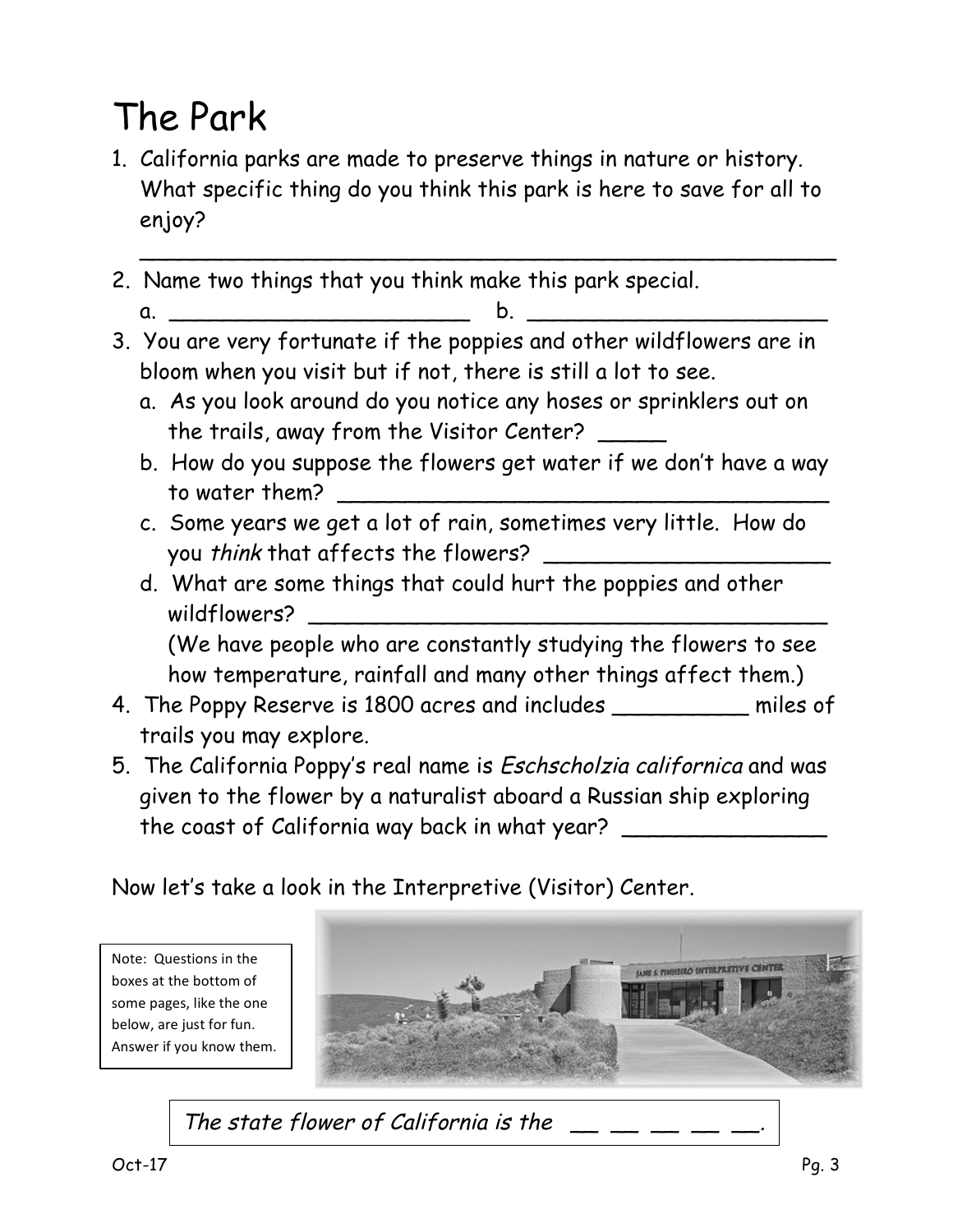### Visitor Center Scavenger Hunt

1. Who is the Visitor Center named after?

Why is she important?

- 2. Study the displays to answer these questions.
	- a. Who do you think will be the succesful hunter in the food chain diorama?

\_\_\_\_\_\_\_\_\_\_\_\_\_\_\_\_\_\_\_\_\_\_\_\_\_\_\_\_\_\_\_\_\_\_\_\_\_\_\_\_\_\_\_\_\_\_\_\_\_\_\_

\_\_\_\_\_\_\_\_\_\_\_\_\_\_\_\_\_\_\_\_\_\_\_\_\_\_\_\_\_\_\_\_\_\_\_\_\_\_\_\_\_\_\_\_\_\_\_\_\_\_\_

b. There are three or four rocks in the glass case with the badger and other stuffed animals. Draw one of the rocks and tell what it is.

\_\_\_\_\_\_\_\_\_\_\_\_\_\_\_\_\_\_\_\_\_\_\_\_\_\_\_\_\_\_\_\_\_\_\_\_\_\_\_\_\_\_\_\_\_\_\_\_\_

c. In order to have seeds and new plants each year, what has to take place? Name some ways this is done. (hint: insects)

\_\_\_\_\_\_\_\_\_\_\_\_\_\_\_\_\_\_\_\_\_\_\_\_\_\_\_\_\_\_\_\_\_\_\_\_\_\_\_\_\_\_\_\_\_\_\_\_\_

\_\_\_\_\_\_\_\_\_\_\_\_\_\_\_\_\_\_\_\_\_\_\_\_\_\_\_\_\_\_\_\_\_\_\_\_\_\_\_\_\_\_\_\_\_\_\_\_

d. What part of the flowers are designed to attract insects?

The state bird, with an unusual topnotch, is the California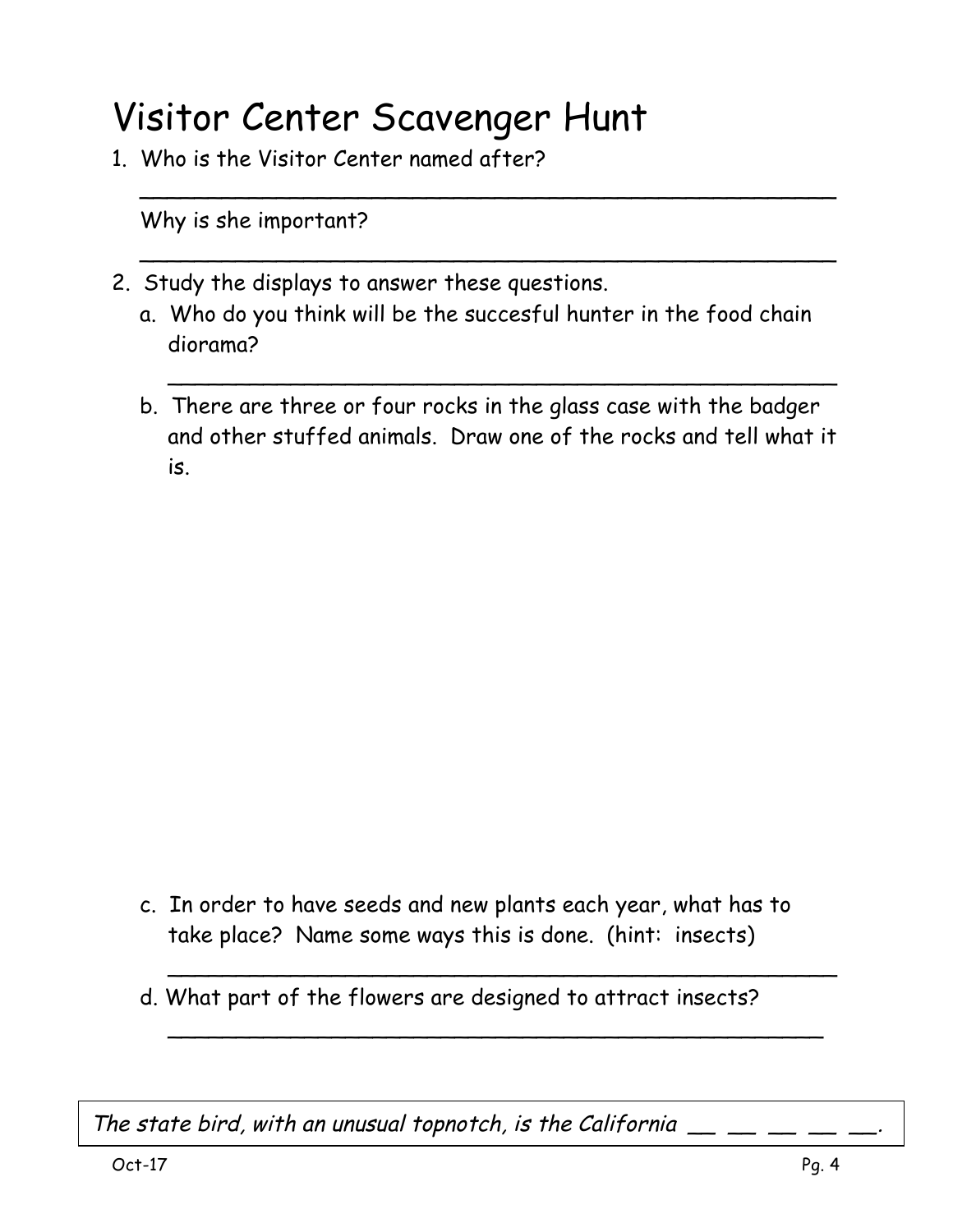3. What was the most interesting thing you saw in the Visitor Center? Draw a picture of it or describe it.

- 4. Now go outside, stand in front and look at the building. Back up if you need to (but stay on the sidewalk).
	- a. Do you notice what's different on the roof? If so, what?
	- b. If you follow the sidewalk to the left a short ways, what do you notice about the sides and back of the building? (hint: can you see them?)

\_\_\_\_\_\_\_\_\_\_\_\_\_\_\_\_\_\_\_\_\_\_\_\_\_\_\_\_\_\_\_\_\_\_\_\_\_\_\_\_\_\_\_\_\_\_\_\_\_

\_\_\_\_\_\_\_\_\_\_\_\_\_\_\_\_\_\_\_\_\_\_\_\_\_\_\_\_\_\_\_\_\_\_\_\_\_\_\_\_\_\_\_\_\_\_\_\_\_

 $\overline{a}$ 

- c. So what can you tell about how the Visitor Center is made?
- Ok, time for some real exploring and fun. Pick a trail and let's get ready.



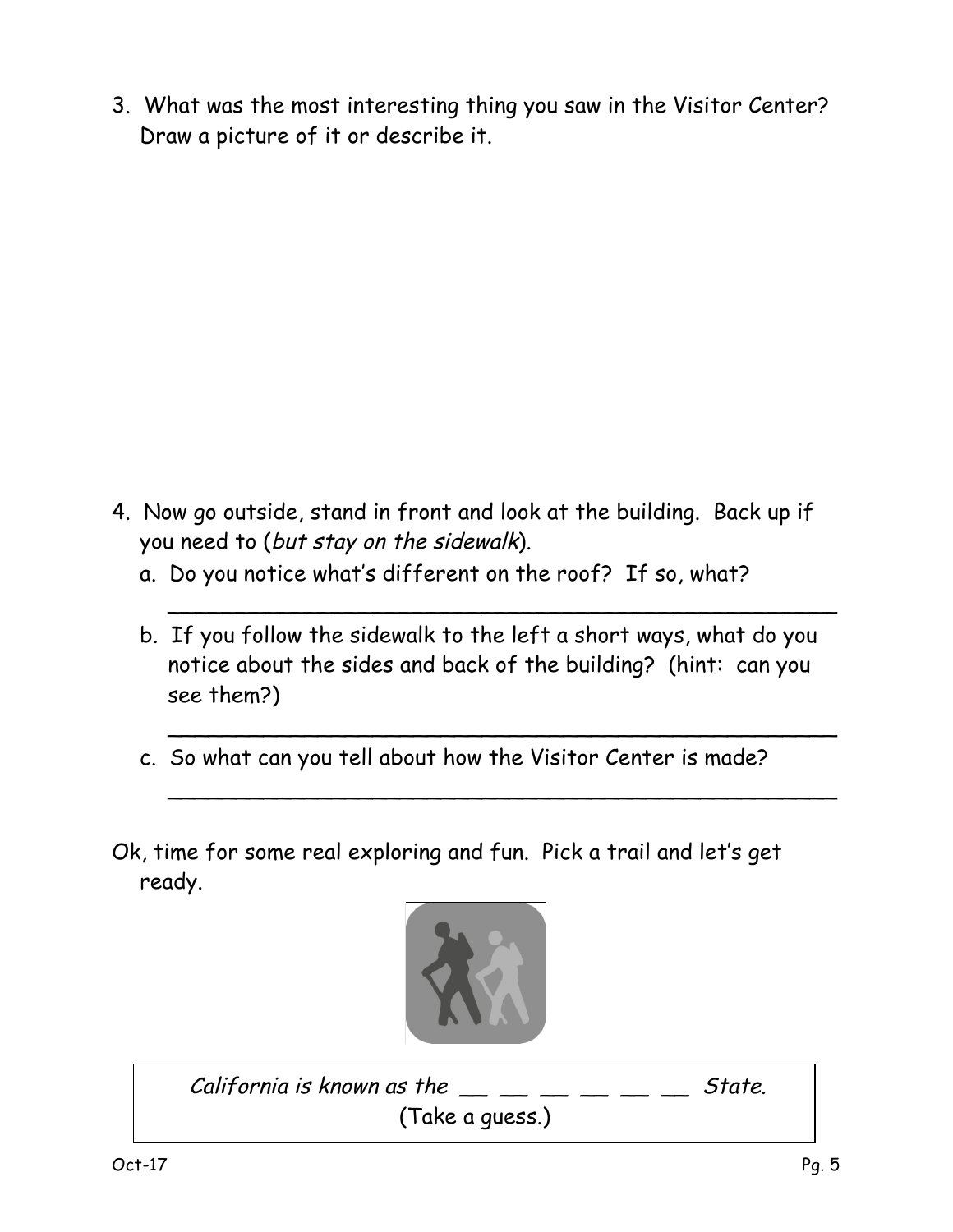# Exploring the Trails

1. Before you take off there are some things you need to think about. You want to be sure and have the right supplies and know the park rules. Use the words below to fill in the blanks.

| a Keep on the __ __ __ __ __ __                                                                                                  |            |
|----------------------------------------------------------------------------------------------------------------------------------|------------|
| b. You should drink plenty of $\_\_\_\_\_\_\_\_\_\_\_\_$ $\_\_\_\_$ on hot days.                                                 |            |
| c. It would be a waste of energy to carry a video $\_\_$ $\_\_$ $\_\_$<br>while exploring the park.                              |            |
| d. You might like to have a $\_\_$ $\_\_$ $\_\_$ $\_\_$ $\_\_$ $\_\_$ $\_\_$                                                     |            |
| $\mathcal{L}$ $\mathcal{L}$ while looking at small insects and plants.                                                           |            |
| e. You want to do a good job filling out your $\_\_$ $\_\_$ $\_\_$ $\_\_$ $\_\_$                                                 |            |
|                                                                                                                                  |            |
| $\hspace{1.5cm} \_\hspace{1.5cm} \_\hspace{1.5cm}$ $\hspace{1.5cm}$ $\hspace{1.5cm}$ so you can earn your reward.                |            |
| f. A $\_\_\_\_\_\_\_\_\_\_\_\$ would be very good protection from the sun on a<br>long hike.                                     |            |
| g. Don't forget a $\_\_$ $\_\_$ $\_\_$ $\_\_$ $\_\_$ $\_\_$ $\_\_$ so you can complete your<br>booklet.                          |            |
| h. Your mom might want you to wear $\_\_$ $\_\_$ $\_\_$ $\_\_$ $\_\_$ $\_\_$ $\_\_$<br>if you will be out in the sun for awhile. |            |
| i. Pack a<br>it is a chilly day.                                                                                                 |            |
| j. Always watch for $\_\_$ $\_\_$ $\_\_$ $\_\_$ $\_\_$                                                                           |            |
| hat                                                                                                                              | sunscreen  |
| Junior Ranger Adventure Guide<br>$\bullet$                                                                                       | sweatshirt |
| magnifying glass                                                                                                                 | trails     |
| pencil                                                                                                                           | game       |
| snakes                                                                                                                           | water      |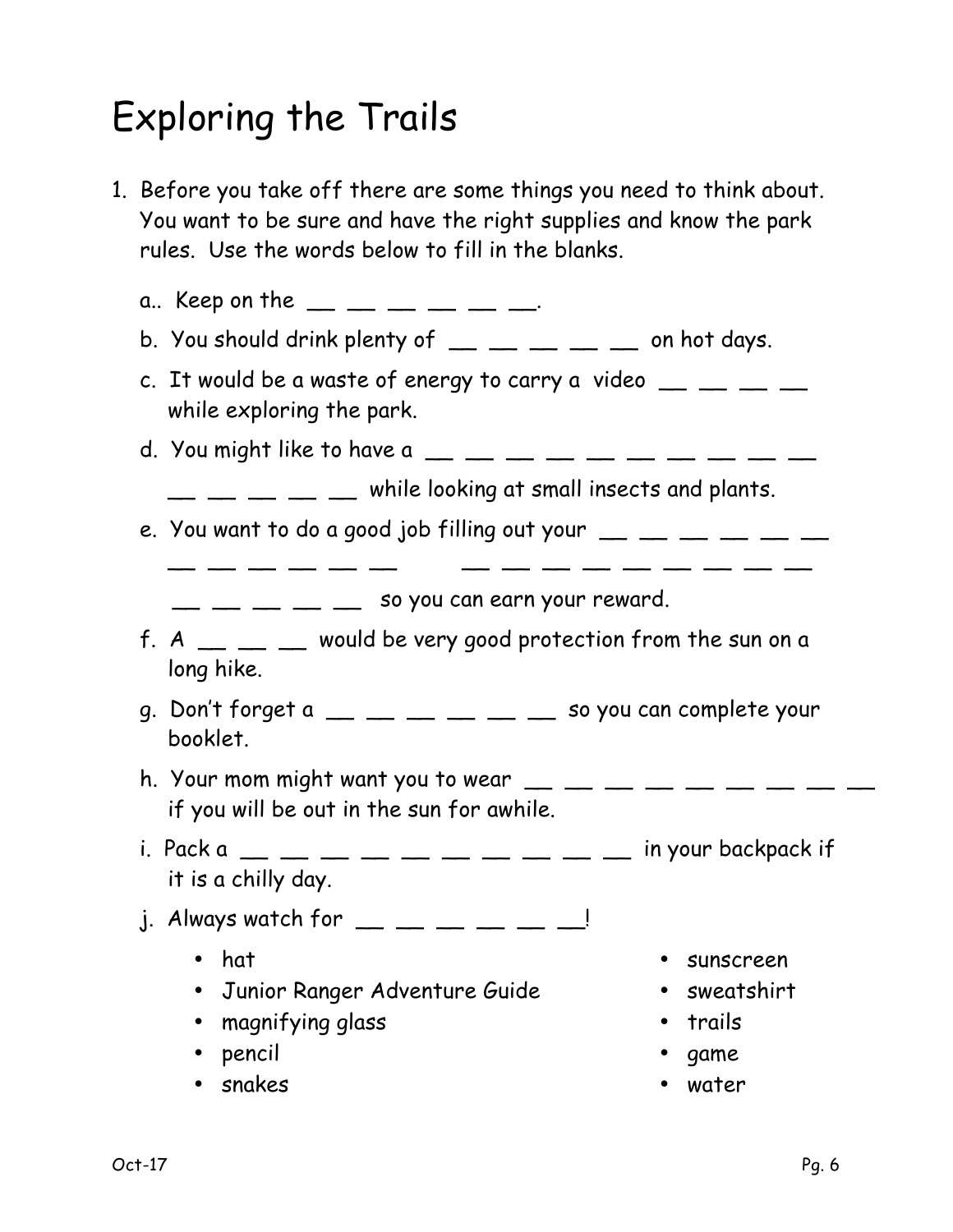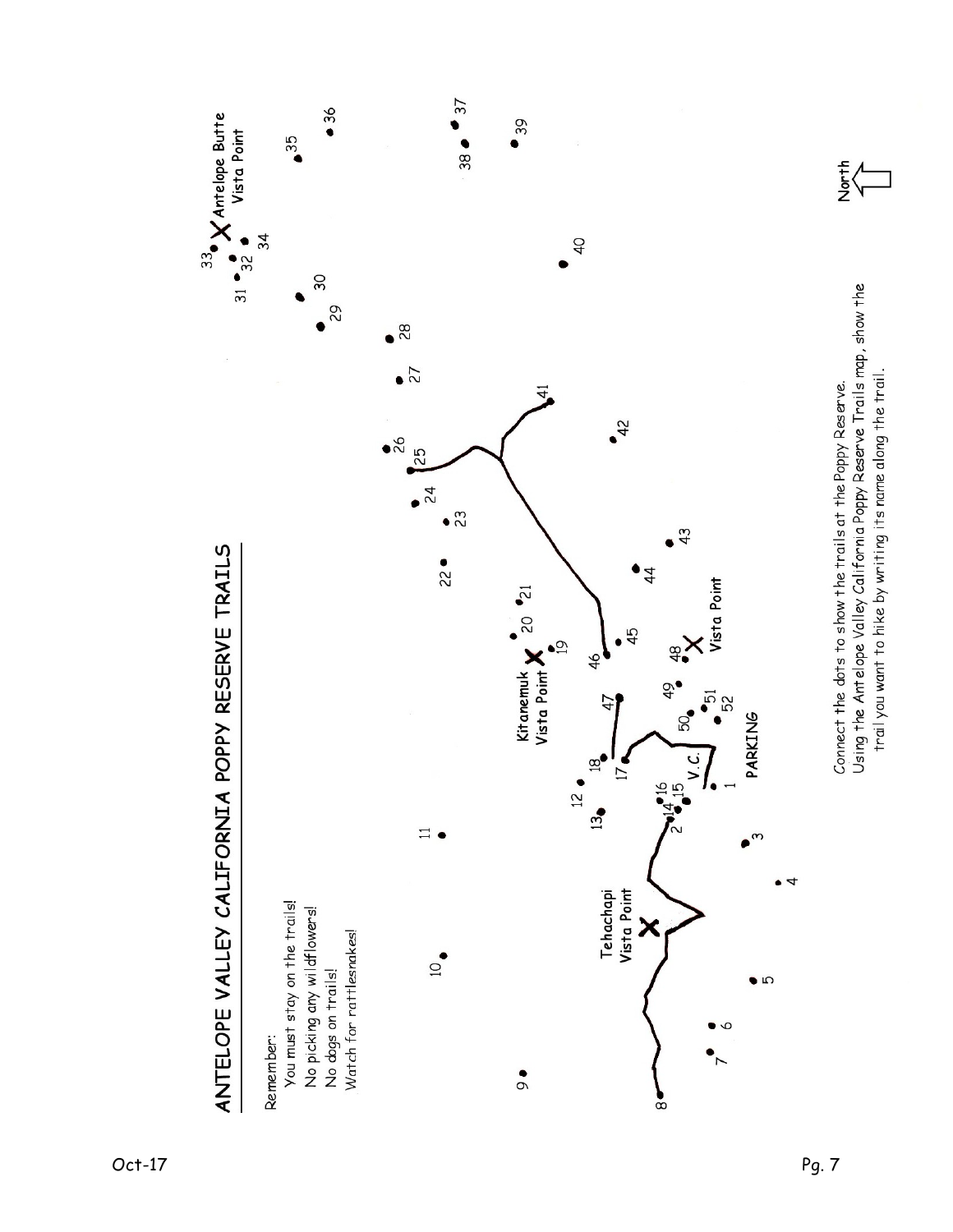- 2. So, what trail have you picked to explore?
- 3. Walk a little ways and stop where there aren't a lot of other people. We may not always see what is around us. Sometimes we have to listen to tell us what's there. Try to forget about any people sounds and just listen to what you hear in nature. Check the ones you hear.
	- $\square$  wind blowing
	- $\square$  birds singing
	- $\square$  insects buzzing
	- $\Box$  water explain  $\Box$
	- $\square$  snake rattling if you do, freeze, look for the snake and then slowly back away. Don't mess with it! If he is rattling he is already mad. Rattlesnakes are very venomous!
	- ¨ Other \_\_\_\_\_\_\_\_\_\_\_\_\_\_\_\_\_\_\_\_\_\_\_\_\_\_\_\_\_\_\_\_\_\_\_\_\_\_\_\_\_\_\_
	- ¨ If you smell anything describe it. \_\_\_\_\_\_\_\_\_\_\_\_\_\_\_\_\_\_\_\_\_\_\_
- 4. Now look for clues about who, or what, lives in the park. Look at the trail and you will probably see lots of human footprints. But look carefully for what else you might see. Check any that you find.

\_\_\_\_\_\_\_\_\_\_\_\_\_\_\_\_\_\_\_\_\_\_\_\_\_\_\_\_\_\_\_\_\_\_\_\_\_\_\_\_\_\_\_\_\_\_\_\_\_\_\_ \_\_\_\_\_\_\_\_\_\_\_\_\_\_\_\_\_\_\_\_\_\_\_\_\_\_\_\_\_\_\_\_\_\_\_\_\_\_\_\_\_\_\_\_\_\_\_\_\_\_\_

- $\square$  tiny ant trails
- $\square$  small foot prints
- $\square$  coyote scat
- $\square$  chewed leaves
- $\square$  small animal trails through the grass
- $\square$  animal tunnels
- $\square$  bird tracks
- $\square$  feathers
- $\square$  spider webs
- ¨ other \_\_\_\_\_\_\_\_\_\_\_\_\_\_\_\_\_\_\_\_\_\_\_\_\_\_\_\_\_\_\_\_\_\_\_\_\_\_\_\_\_\_\_
- 5. See anything interesting? Tell what it is.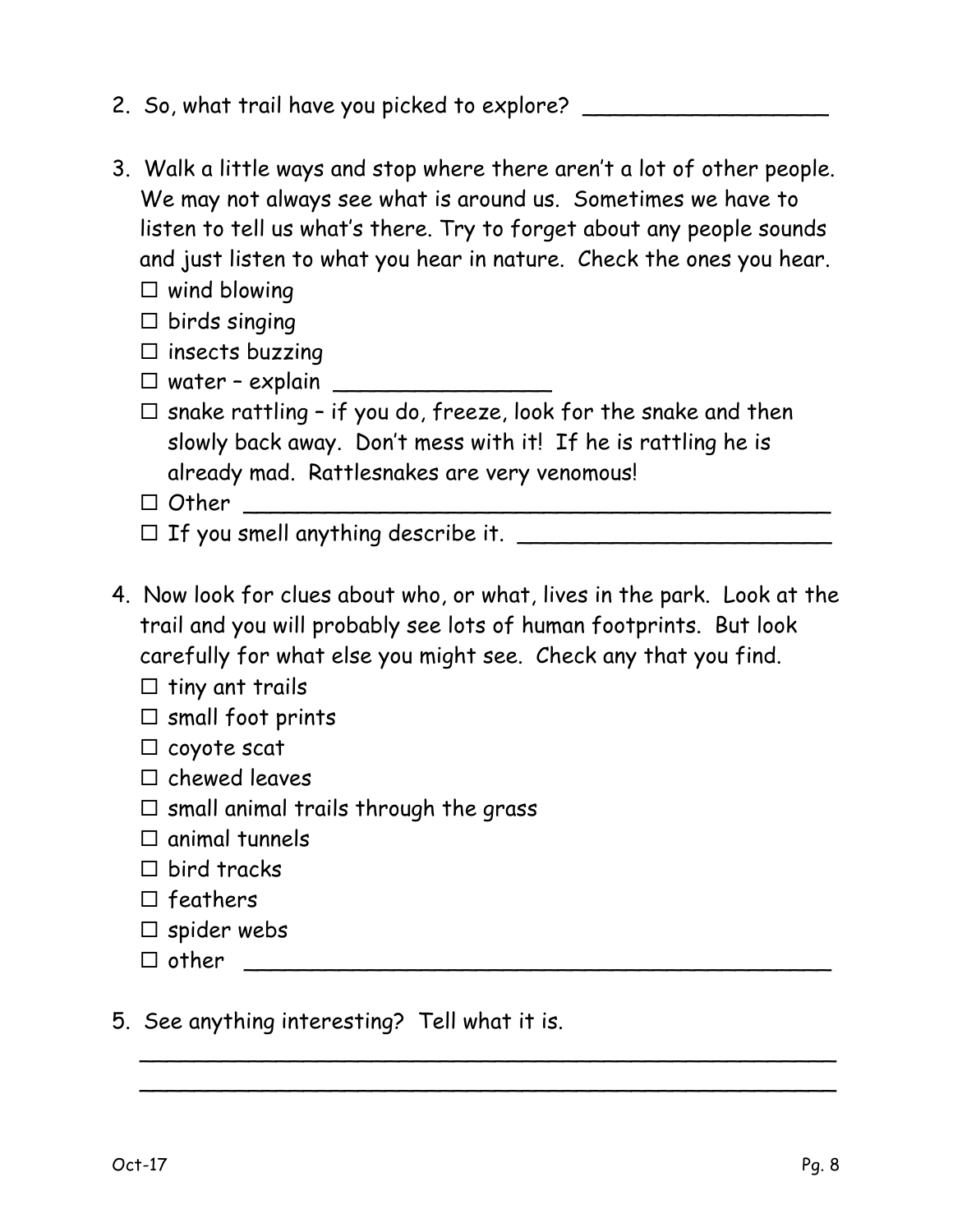6. Ok, keep hiking until you reach your destination – Tehachapi Vista, Kitanamuk, etc. Now "take a picture" – draw what you see in the camera below. The view is from



7. Plants and trees can be divided into two groups - ones that grow here by themselves, called natives, and plants that were brought in from somewhere else, called non- . The poppies and most other wildflowers are \_\_\_\_\_\_\_\_\_ (You can ask a park worker about this.) Why do you think non-native plants might be a problem?

\_\_\_\_\_\_\_\_\_\_\_\_\_\_\_\_\_\_\_\_\_\_\_\_\_\_\_\_\_\_\_\_\_\_\_\_\_\_\_\_\_\_\_\_\_\_\_\_\_\_\_

8. Let's head back. As you go, remember that as a Junior Ranger your main job is to protect and care for the park you are visiting. Sadly some people don't follow the rules. As you walk along do you see any signs of where people have not followed the rules? Tell what you see.

\_\_\_\_\_\_\_\_\_\_\_\_\_\_\_\_\_\_\_\_\_\_\_\_\_\_\_\_\_\_\_\_\_\_\_\_\_\_\_\_\_\_\_\_\_\_\_\_\_\_\_ \_\_\_\_\_\_\_\_\_\_\_\_\_\_\_\_\_\_\_\_\_\_\_\_\_\_\_\_\_\_\_\_\_\_\_\_\_\_\_\_\_\_\_\_\_\_\_\_\_\_\_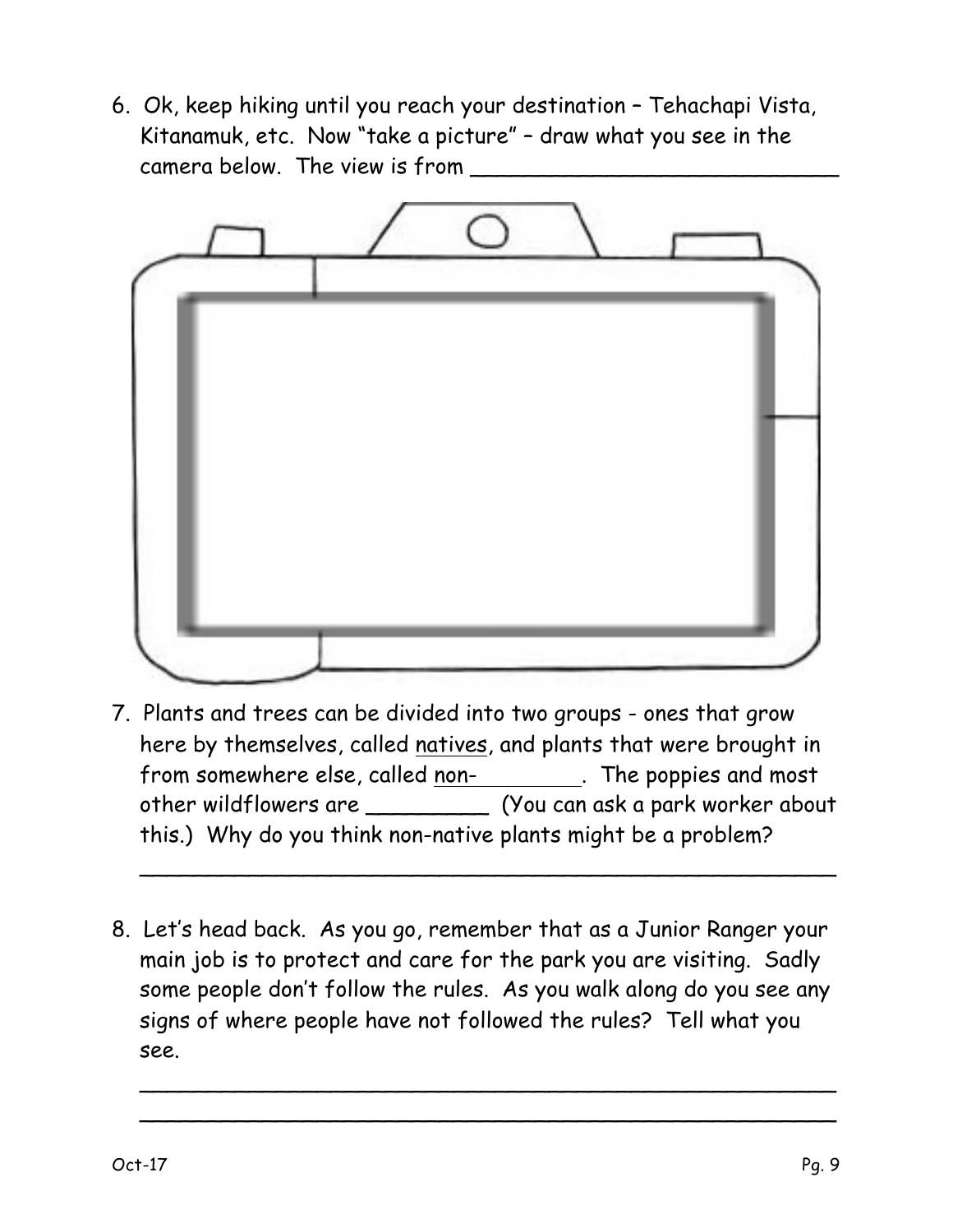- 9. How does this affect you and other visitors?
- 10. What can you do to help protect the natural things you see here at the California Poppy Reserve?

\_\_\_\_\_\_\_\_\_\_\_\_\_\_\_\_\_\_\_\_\_\_\_\_\_\_\_\_\_\_\_\_\_\_\_\_\_\_\_\_\_\_\_\_\_\_\_\_\_\_\_ \_\_\_\_\_\_\_\_\_\_\_\_\_\_\_\_\_\_\_\_\_\_\_\_\_\_\_\_\_\_\_\_\_\_\_\_\_\_\_\_\_\_\_\_\_\_\_\_\_\_\_

\_\_\_\_\_\_\_\_\_\_\_\_\_\_\_\_\_\_\_\_\_\_\_\_\_\_\_\_\_\_\_\_\_\_\_\_\_\_\_\_\_\_\_\_\_\_\_\_\_\_\_ \_\_\_\_\_\_\_\_\_\_\_\_\_\_\_\_\_\_\_\_\_\_\_\_\_\_\_\_\_\_\_\_\_\_\_\_\_\_\_\_\_\_\_\_\_\_\_\_\_\_\_

### Poppy Reserve Crossword

Complete the crossword using the Reserve brochure.

#### Across

- 3. our valley was named for this animal which used to live here.
- 7. state bird of California; has a unique top-notch.
- 9. a non-poisonous snake with a smaller head and neck than a rattlesnake.
- 10. \_\_\_\_\_\_\_\_\_\_\_\_\_\_ Desert Woodland another state park about 7 miles west of the Reserve. (Hint: check to Location Map.)
- 11. a slow-growing tree; native to the park and the Antelope Valley; grows in only a few western states.
- 12. named the state flower in 1903.
- 14. once the most common lizard at the Reserve.
- 15. designed to blend in with the natural setting of the Reserve.

#### Down

- 1. a yellow and brown (or black) banded (striped) snake.
- 2. geococcyx californianus a bird seen mostly running on the ground.
- 4. part of the mission, or purpose, of the California State Parks is to protect our natural and cultural  $\qquad \qquad$
- 5. 500-800 of these flowers can grow in one square foot.

The state motto is  $\frac{1}{2}$   $\frac{1}{2}$   $\frac{1}{2}$   $\frac{1}{2}$   $\frac{1}{2}$   $\frac{1}{2}$   $\frac{1}{2}$   $\frac{1}{2}$   $\frac{1}{2}$   $\frac{1}{2}$   $\frac{1}{2}$   $\frac{1}{2}$   $\frac{1}{2}$   $\frac{1}{2}$   $\frac{1}{2}$   $\frac{1}{2}$   $\frac{1}{2}$   $\frac{1}{2}$   $\frac{1}{2}$   $\frac{1}{2}$   $\$ have found it! (Can you quess?)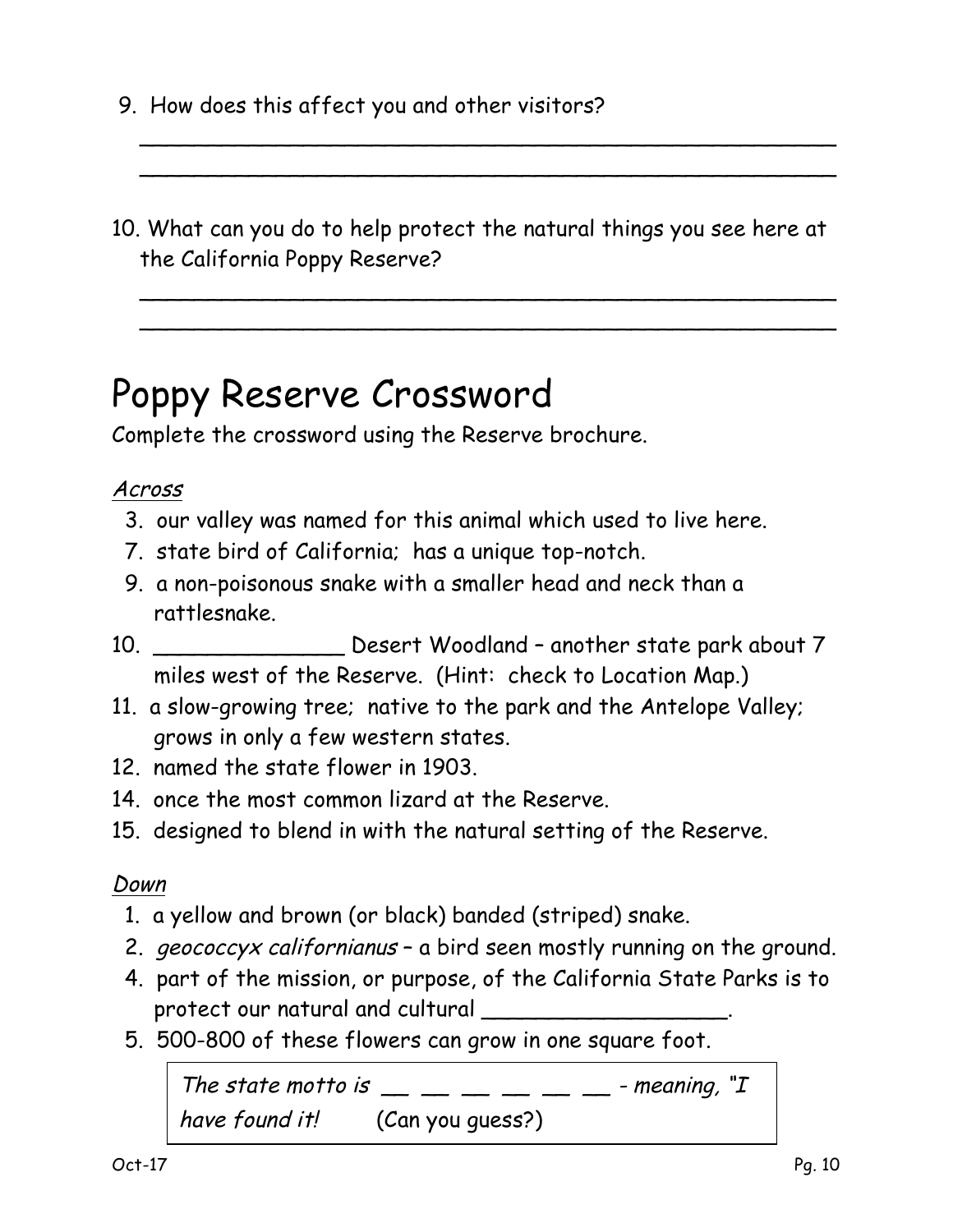- 6. the place where the only large fields of poppies still grow; they once grew throughout the whole state.
- 8. Desert \_\_\_\_\_\_\_\_\_\_\_\_\_\_\_\_\_\_\_\_\_\_\_\_\_\_\_\_\_\_\_\_ a lizard with "horns" on the back of his head.
- 13. nearby Fort Tejon was named after this animal. (the American name for it?)

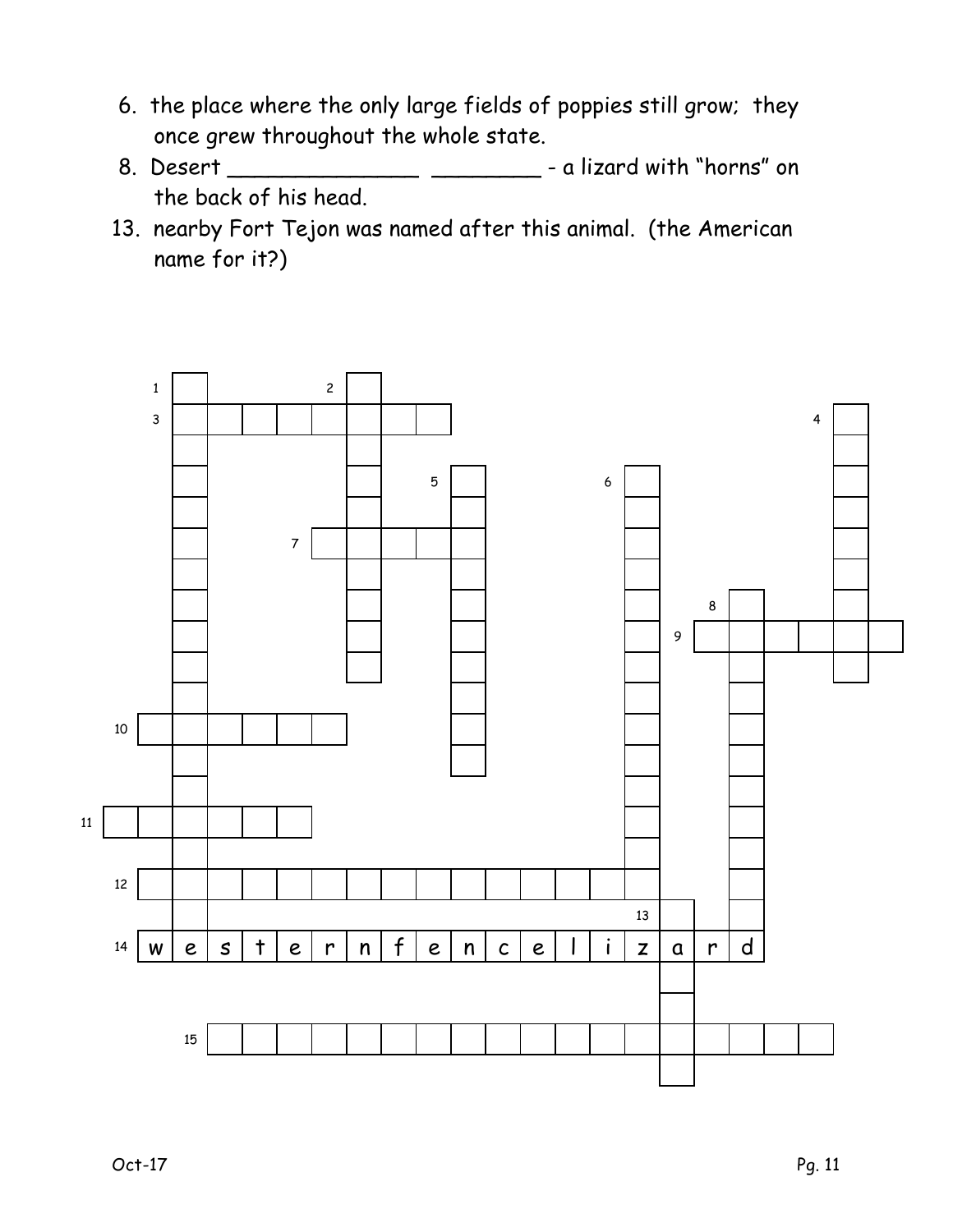# Plants and Animals Bingo

Circle anything you saw on your hike.

Try to connect 4 in a row **or** at least 8 different plants or animals.



### Ripley Desert Woodland

In case you have extra time you might also like to visit the Ripley Desert Woodland, another California State Park, about 6 or 7 miles west of here. You can see a different variety of plants and learn a little more history of the area as you take a self-guided tour. Ask for a brochure before you go.

The state mineral of California is  $\Box \_\_\_\_\_\_\_\_\_\_$ . (Any quesses?)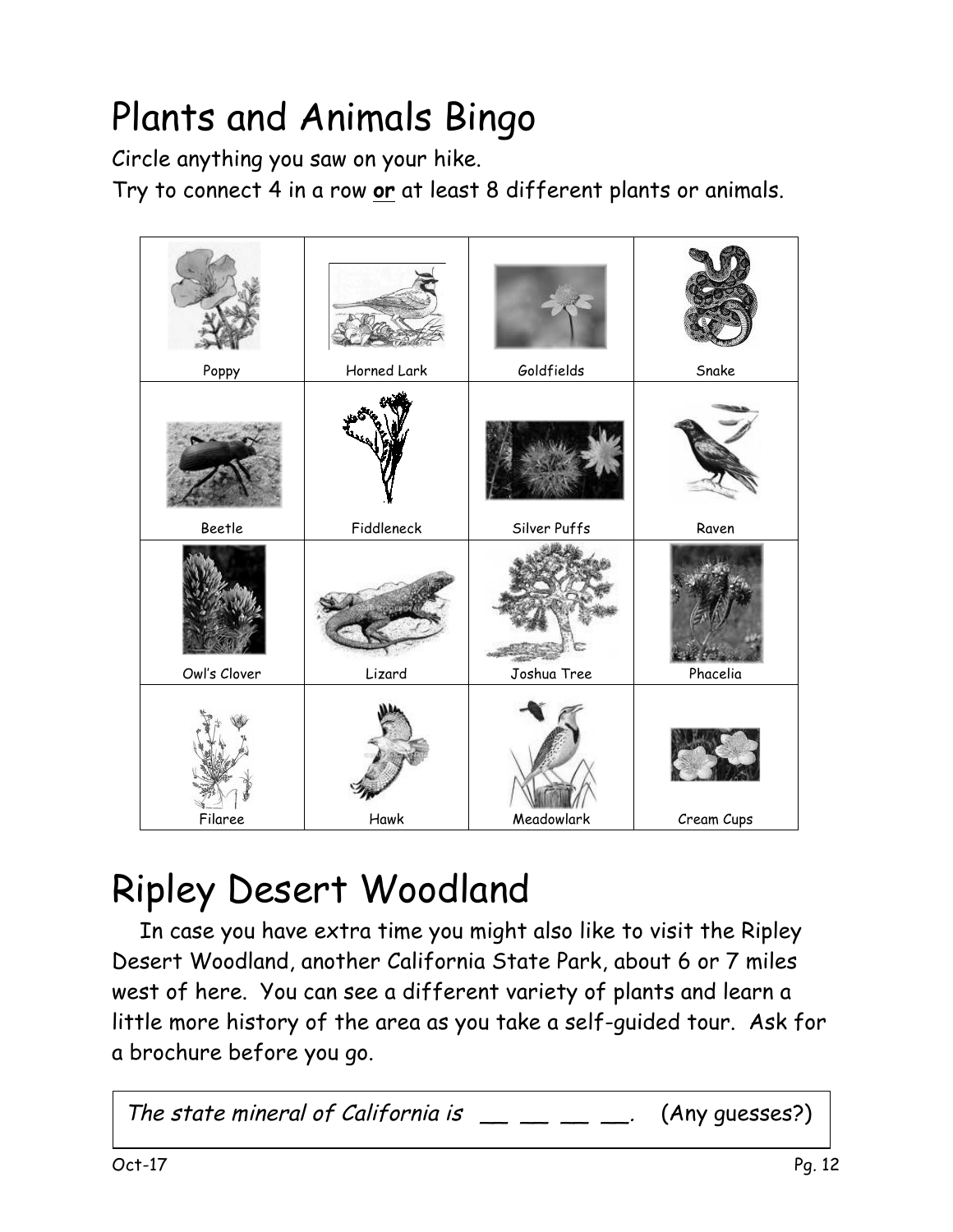### Becoming a Junior Ranger

Now that you have learned about the Antelope Valley California Poppy Reserve, and what it means to become a Junior Ranger, read the pledge below and sign your name.

### Junior Ranger Pledge

I promise to:

treat the earth and all living things with care and respect. be careful of what I do and how it affects others. learn about the importance of nature and our heritage.

(Sign here to become an official State Park Junior Ranger)

Once you have finished all the questions and activities in this Adventure Guide, you are ready to become a Junior Ranger.



Bring your Adventure Guide to the Visitor (Interpretive) Center to get your California State Parks Junior Ranger award for this park.

You will also get your Junior Ranger Logbook stamped. (Ask for one if you have never gotten one.) And be sure to take your logbook with you to other participating state parks to get it stamped there and earn cumulative Junior Ranger awards.